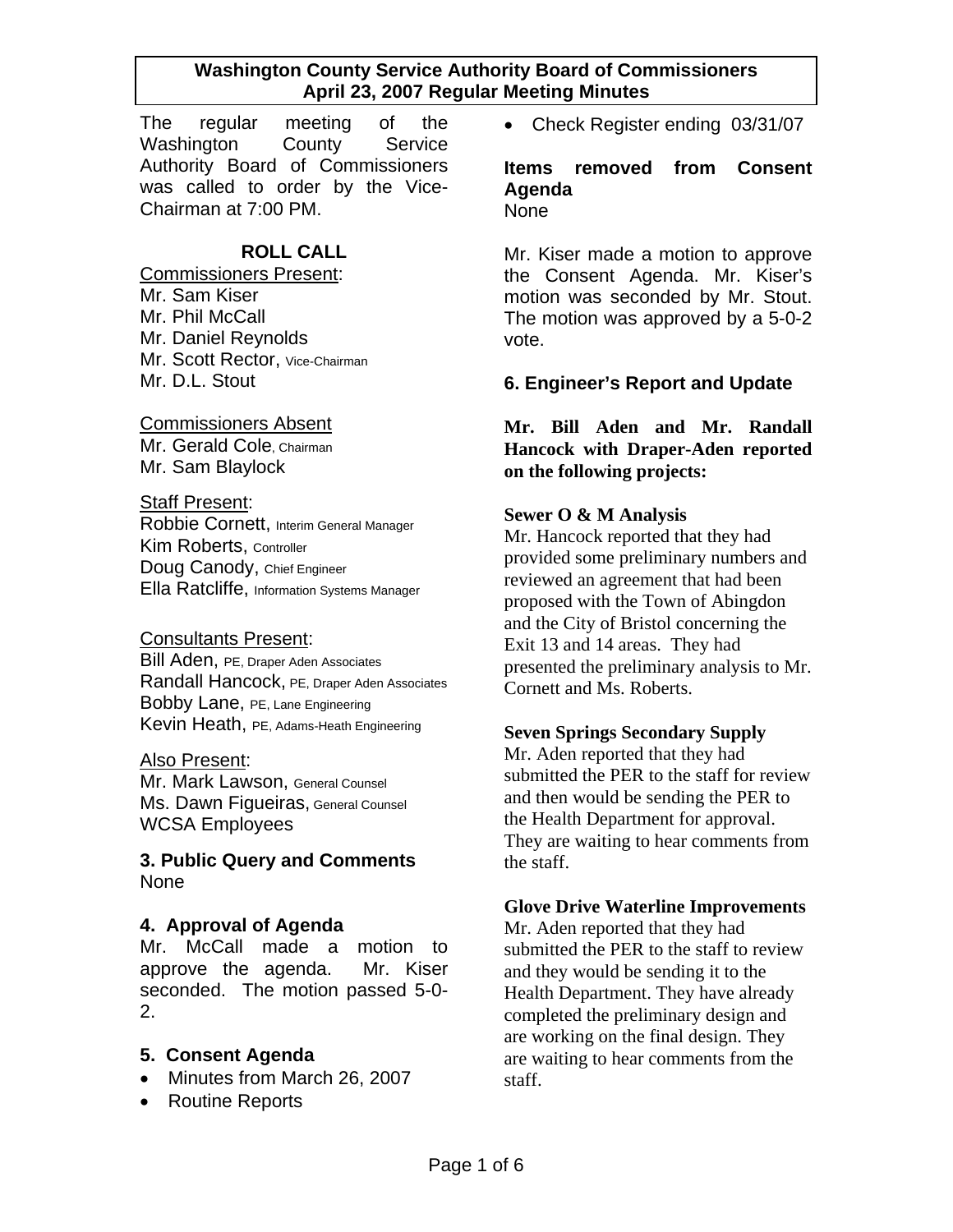### **Route 58 Water Storage Facilities**

Mr. Aden reported that Mr. Cornett had a meeting with Bob Jones and they had some additional information that had been requested from them and they were processing the information. He stated that after everything had been evaluated they would have Dividing Line draft a plat of easement and get the acquiring right of way on the new road. They would try to bring more information back at the next meeting.

# **Route 58/Watauga Road Waterline Improvements**

Mr. Aden reported that they had completed the design on the pressure reducer valve vault and had planned a profile for the line on Good Hope Road. There are waiting for the completion of easements on the rest of the project before they could move ahead.

Mr. Kiser questioned the status on the acquisition of easements on Watauga Road. Mr. Cornett stated that there were still three easements that needed to be obtained. He stated that they had met with one of the landowners and had several conversations with them and the other two had not agreed to grant the easements yet.

### **Mr. Bobby Lane with Lane Engineering reported on the following projects:**

### **Emergency Generator Project**

Mr. Lane reported that they had an inspection early in April and were able to issue substantial completion on April 4<sup>th</sup>. The contractor provided training from the equipment provider for the WCSA staff and the generator is currently on line and ready to operate whenever the need arises.

# **Clear Creek/Lee Highway Project**

Mr. Lane reported that all the water line had been completed construction except for a part of the 12 inch water line from the proposed Target entrance to the city limits. They are waiting on the commercial contractor to do the grading before he can complete the rest of the work.

Mr. Lane stated that Mr. Cornett had requested that Lane Engineering work on a project detail on water line replacement of the WCSA system. Mr. Lane provided the Board with a handout showing pipe sizes all over the county. He also stated that the system consisted of a wide variety of materials. These included PVC, Ductile Iron, and Cast Iron with leaded joints, Asbestos Cement Line, Stainless Steel and Galvanized Line. He stated that most of this data had been compiled by WCSA staff. Mr. Lane explained that 86% of the leaks and breaks had occurred in pipe 2" or less. He stated that 22% of the system was galvanized line and most of the size was 2" or less in diameter. He expressed that this type of line was probably the oldest lines in the system and was part of the source of customer complaints. He stated that around 30% of water produced by WCSA is unaccounted for. He stated that galvanized pipe cannot be fixed because it is old and falls apart. Mr. Lane stated that the goal for the Authority would be to replace the galvanized line. He covered 3 different strategies for replacing this line. He stated that the Authority's goal should be to replace most of this type of line by the year 2010. This could be done in multiple contracts and would cost around 18 million dollars. In order to do this they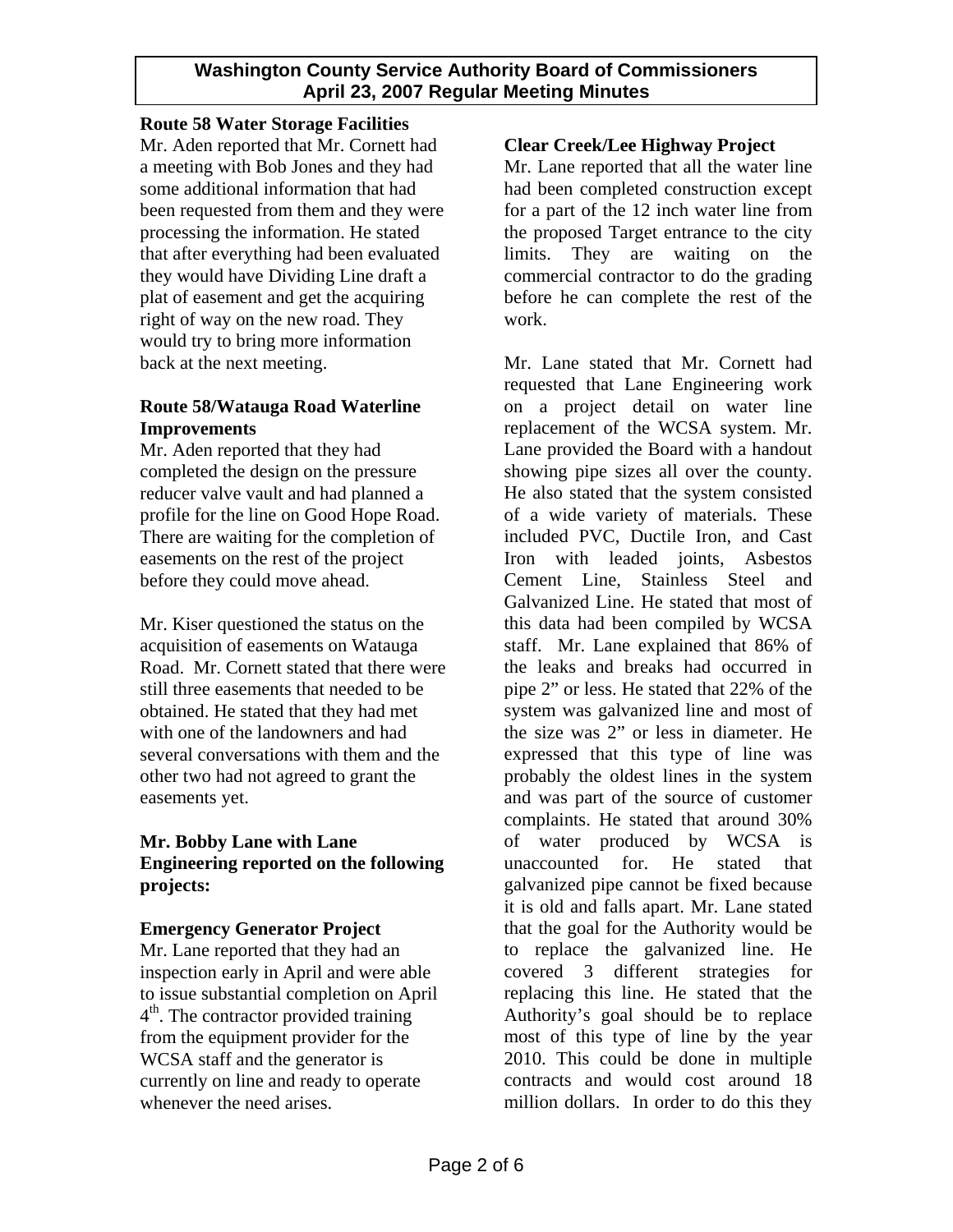would have to obtain the money for this project. They had researched several funding options which included U. S. Department of Agricultural & Rural Development for a 40 year loan with an interest rate of 4.125%. They would secure this loan with Revenue Bonds. He said that there was a possibility that their interest rate may go down. Another option could possibly be with Virginia Municipal League and the Virginia Association of Counties. He stated that the annual cost would be around \$900,000 a year minus savings. There would be several ways that this replacement could benefit the Authority. He stated there would be three things that would need to be done in order to begin this type of project. They would need to do a Preliminary Engineering Report, an Environmental Assessment, and the Application. He stated that they would like to propose that this application be submitted around the first of May. He stated that they had already had a public meeting and published a notice.

Mr. Cornett stated that they would need to evaluate where the 60% of galvanized line would need to be replaced first and they would also need to evaluate how this would impact water rates if they proceeded to borrow funds for this project. He stated that they were including these projected amounts in the upcoming budget to see how it would impact the Authority. All this information would be presented to the Board before any decisions would be made.

### **Mr. Kevin Heath reported on the following projects:**

**White's Mill Road** 

Mr. Heath stated that the WCSA staff is currently working on obtaining easements. He reported that they had been made aware of some minor changes of the water line alignment on 2 to 3 locations. He stated that he understood that the appraisal for the water tank site had been returned to the Authority.

Mr. Cornett reported to the Board that they did meet with the landowner and reviewed the preliminary survey to show what land was to be purchased and what easements would need to be obtained for access to the property and for the water lines. He also discussed a ball park figure based on the appraisal that they have had done. Mr. Cornett stated that the landowner had left with the plans and wanted to discuss this with his children and his wife before a decision could be made. He stated that he would get back to him later in the week.

Mr. Kiser questioned whether this would be divided into contracts. Mr. Heath stated that this would be considered and it would be advantageous to do the tank separately from the rest of the project.

# **Orchard Hill Road**

Mr. Heath stated that they had been working on the completion of the draft set of plans for the water line replacement for Orchard Hill Road water line and should have them completed sometime this week to submit to the WCSA staff for review. He stated that they still had not received any word on the application submitted by the Town of Damascus for a Block Grant.

# **7. General Manager's Report and Update**

Mr. Cornett reported on the following: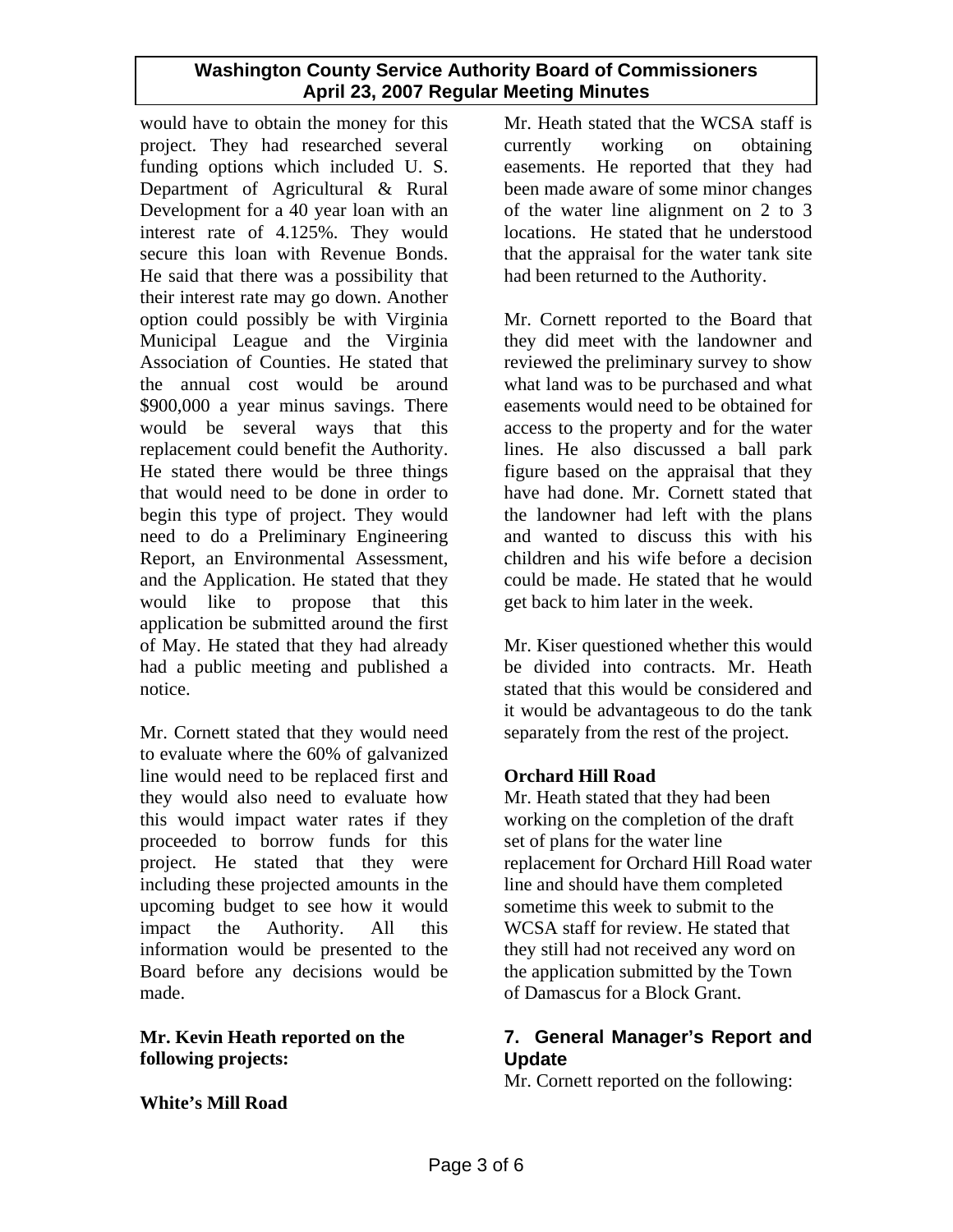### **Significant Field Work**

- 26 leaks were repaired
- 3 breaks were repaired
- 24 water taps made
- 6 wastewater tap made
- 32 after hours maintenance call-outs
- 86 customers were telephoned following unusually high usage
- WCSA forces constructed a new metal roof on the Alvarado Pump Station
- 427 customers were notified that their water was to be turned off
- \$4228.00 was abated for 45 customers with water leaks

### **Construction in Progress**

• **Blackwell Chapel –** SB Construction has remaining to install 700'-6" line and one PRV vault. Crosspointe Contracting has 1200'-6" line, 400'-4" line and two stream crossing to complete.

#### **Projects in Design or Pre-Construction Phase**

- Walker Mountain/Lime Hill Road
- Green Valley Poultry Waterline and Fire Hydrant
- Mendota Road (Phase 1)
- Denton Valley Road
- Tumbling Creek Road

### **Administrative Items**

- Congratulations to Beverly Gaylor who in February successfully achieved her Class 1 Water Operators License.
- Also, Congratulations to Kim Roberts who in March successfully passed part two of the four part CPA Certification Exam.
- I would like to commend employees Johnny Lester, Bobby Gobble, Larry Sullins, Ronnie Sullins, Steve Carter, Rick Boyd, Henry Osborne, Shane Hall, Raymond Bailey, Jack Garrett, Doug Canody, and Julie Novak of Draper Aden Associates all of whom supported the recent

installation of a temporary emergency pump to supply water to the Seven Springs portion of our system.

- I would like to commend our water treatment and distribution staff who earned the Virginia Department of Health's prestigious Excellence Award for the third year in a row.
- Each year the VDH Office of Drinking Water recognizes systems that demonstrate excellence in performance, operations, treatment, and distribution of drinking water to the public. The Office of Drinking Water will announce this year's winners and present awards at noon on May 10, 2007 at the Hotel Roanoke and Conference Center in Roanoke, Virginia.
- It is exciting to be recognized by the Virginia Department of Health as one of a few outstanding water systems in the State, and I am honored to be part of this team of water industry professionals. Winning this award for the third time demonstrates our commitment to deliver clean, reliable drinking water to the citizens of Washington County.

# **8. Engineering Contract for Walker Mountain and Lime Hill Road**

Mr. Doug Canody, Chief Engineer presented a handout to the Board for a proposed Engineering Contract between WCSA and Lane Engineering for the design and contract administration for the Walker Mountain and Lime Hill Road water line improvements. He stated they had selected Lane Engineering from a group of Engineers who had submitted a statement of qualifications. They have negotiated a contract with Lane Engineering which is now being presented to the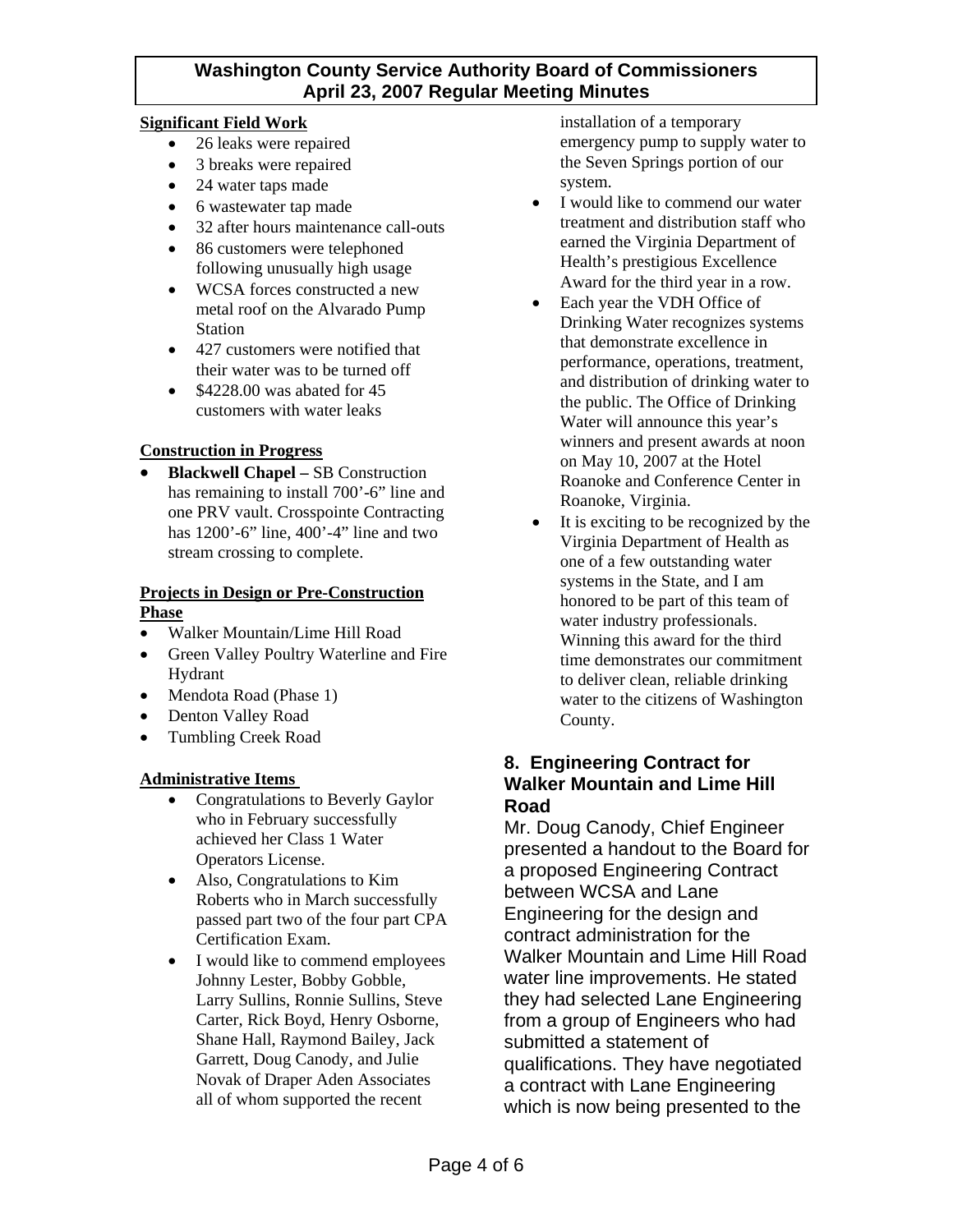Board for approval. Mr. Canody stated that this contract had been reviewed by the WCSA staff, Legal Counsel and Mr. Kiser. He stated that the construction cost of this project would be around \$544,000.00. Mr. Canody recommended the Board accept the contract proposal to Lane Engineering that is being recommended by the staff. Mr. Cornett stated that they would normally have presented this in advance before the meeting but they felt this was a crucial project to expedite as soon as possible. Mr. Kiser stated that he had reviewed the contract and felt that everything had been evaluated. Mr. Kiser did question Lane Engineering on whether they would need permits for railroad and stream crossings. Mr. Kiser also stated that he would think that it be very important that they have inspectors on this project. A motion was made by Mr. Kiser that they accept the contract with Lane Engineering that was recommended by the staff. Mr. Kiser's motion was seconded by Mr. Reynolds and passed by a vote of 5-0-2.

### **9. Closed Meeting, Personnel and Investment of Public Funds and Consultation with Legal Counsel Regarding Personnel Policy Manual.**

Mr. Kiser moved that the Board adjourn to Closed Meeting in accordance with the Virginia Freedom of Information Act, Code of Virginia Section 2.2-3711 Paragraph A (1): Personnel: Discussion, consideration or interviews of prospective candidates for employment; assignment,

appointment, promotion, performance, demotion, salaries, disciplining or resignation of specified public officers, appointees, or employees of any public body; and evaluation of the performance of departments where such evaluation of performance of departments necessarily involve discussed specific individuals; and Code of Virginia Section 2.2-3711 Paragraph A (6): Investment of Public Funds, Discussion or Consideration of the investment of public funds where competition or bargaining is involved where if made public initially the financial interest of the governmental unit could be adversely affected and Code of Virginia Section 2.2-3711 Paragraph (A) (7): Legal Advice; Consultation with legal counsel and briefing by staff members or consultants pertaining to actual or probable litigation, where such consultation or briefing in open meeting would adversely affect the negotiating or litigating posture of the public body; and consultation with legal counsel employed or retained by a public body regarding specific legal matters requiring the provision of legal advice by such counsel. For the purpose of this subdivision, "probable litigation" means litigation that has been specifically threatened or on which the public body or its legal counsel has a reasonable basis to believe will be commenced by or against a known party. Nothing in this subdivision shall be construed to permit the closure of a meeting merely because an attorney representing the public body is in attendance or is consulted on a matter.